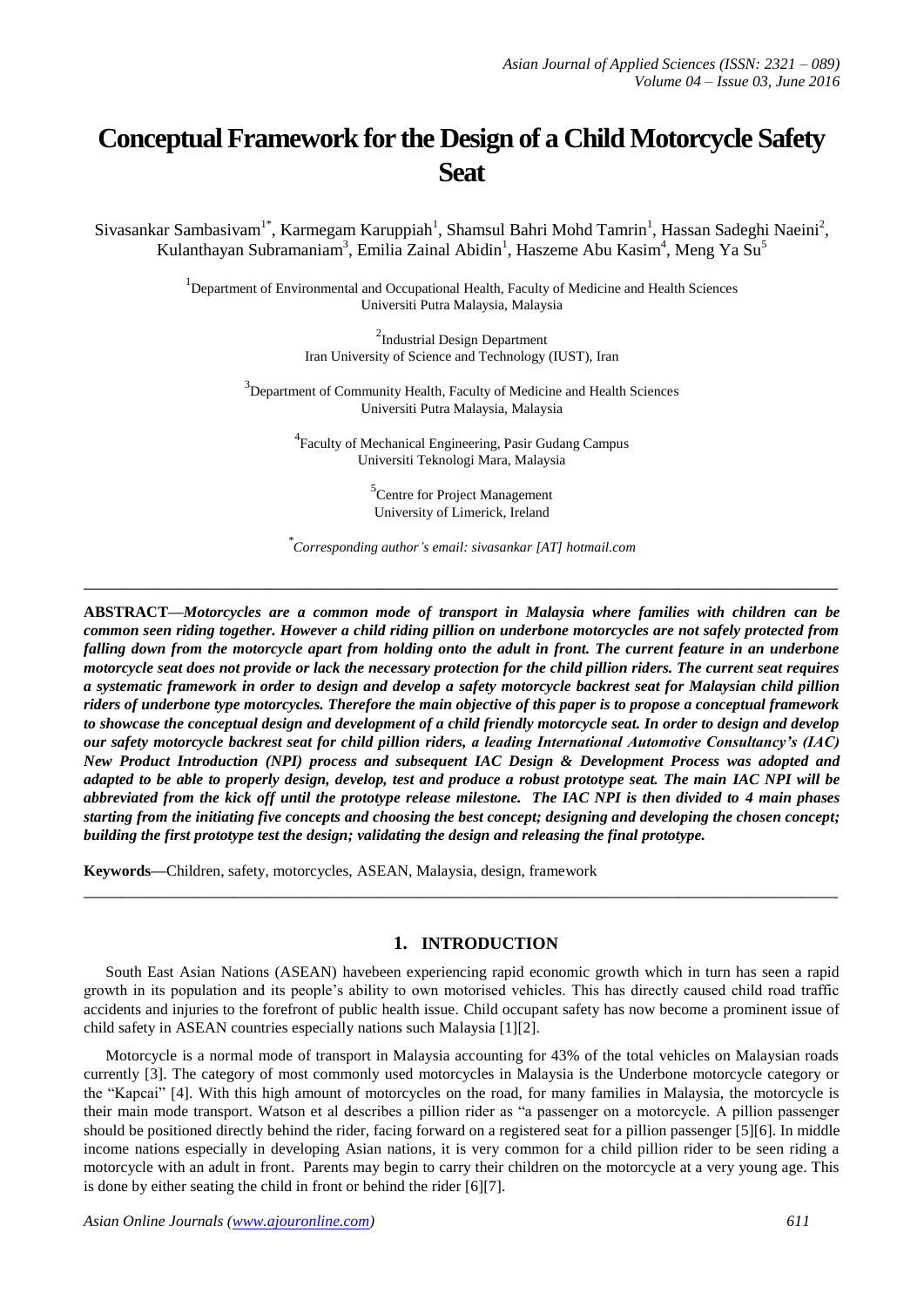A major issue facing motorcycle users in ASEAN nations especially in Malaysia is the high rate of accidents involving motorcycle users. During an accidents, there are high probabilities that deaths will also happen. When a child rides pillion, the child normally holds on to the adult rider really tight to avoid falling down and also to balance themselves [6][7].

Society has a responsibility in ensuring that children are protected especially from road traffic accidents and injuries as children are categorised as a vulnerable group in traffic. Road traffic injuries (RTIs) is a leading factor of disability, morbidity and mortality. By the year 2020, globally, it is predicted that road traffic injuries could be one third of all major causes morbidity and mortality [8][9]. As mentioned above, injury prevention is not solely on the shoulders of parents or teachers. Enforcement of the rules by the authorities is always the short term solution to ensure child pillion riders" safety. Instead, a technological intervention is needed [10][11]. Interventions also has to be initiated from the highest policy-making level and be translated across all levels of civil and private sectors, right down to daily practices [11].

The joint UNICEF-WHO "World Report on Child Injury Prevention" report recommends a wide range approach in tackling child injury prevention. The report among other things recommends that governments are responsible for enacting and implementing multipronged strategies for child injury prevention. Most importantly though, the joint report also recommends product modification to ensure child safety and injury prevention as a priority [12].



**Figure 1:**Example of pillion riders without adequate protection

The current feature in an underbone motorcycle seat does not provide or lack the necessary protection for child pillion riders. A child would struggle to hold on and balance himself/ herself properly on the motorcycle seat as the motorcycle moves along. The child pillion rider"s legs are also usually not able to reach the adult foot pedal properly and is susceptible to hit the hot exhaust pipe of the motorcycle where the child could suffer serious burns. As shown in Figure 1, the child at the back is struggling to hold on to the motorcycle as it moves along. The picture above clearly shows that the current motorcycle seat does not have any safety features for a child pillion rider [7][13][14].

Engineering intervention to the underbone motorcycle is needed. This intervention will need to specifically address the prevention of injuries typically sustained by child pillion riders on underbone motorcycles. A device or intervention that will be able to protect the chest, neck, foot and ankle, backbone of the child will be designed and developed. This backrest should be able to provide a form of protection to young pillion riders [7][12].

Motorcycle Original Equipment Manufacturers (OEMs) are classified as automotive OEMs as well. When creating a new product or design, automotive OEMs are guided by a process called the New Product Introduction (NPI). The NPI process is widely used across in many industries when creating new products or coming up with a new design. In the automotive context, the NPI is the process which a new product idea is conceived, investigated, taken through the design process, manufactured, marketed and serviced. The NPI model is the master plan by which the organisations guides itself for its product innovation and development. The NPI in turn is thepart of the Advanced Product Quality Planning (APQP) process which is used by many major automotive companies when they are developing their new products and models. APQP was developed in the late 1980s by a commission experts formed by Ford, General Motors and Chrysler who were the big three US Automobile manufactures at that particular time. The commission analysed automotive development and production in the major automotive countries at that time namely United States, European countries and Japan. The APQP process is described as process "to produce a product quality plan which will support development of a product or service that will satisfy the customer. In the APQP process, the product realisation process consists of 5 main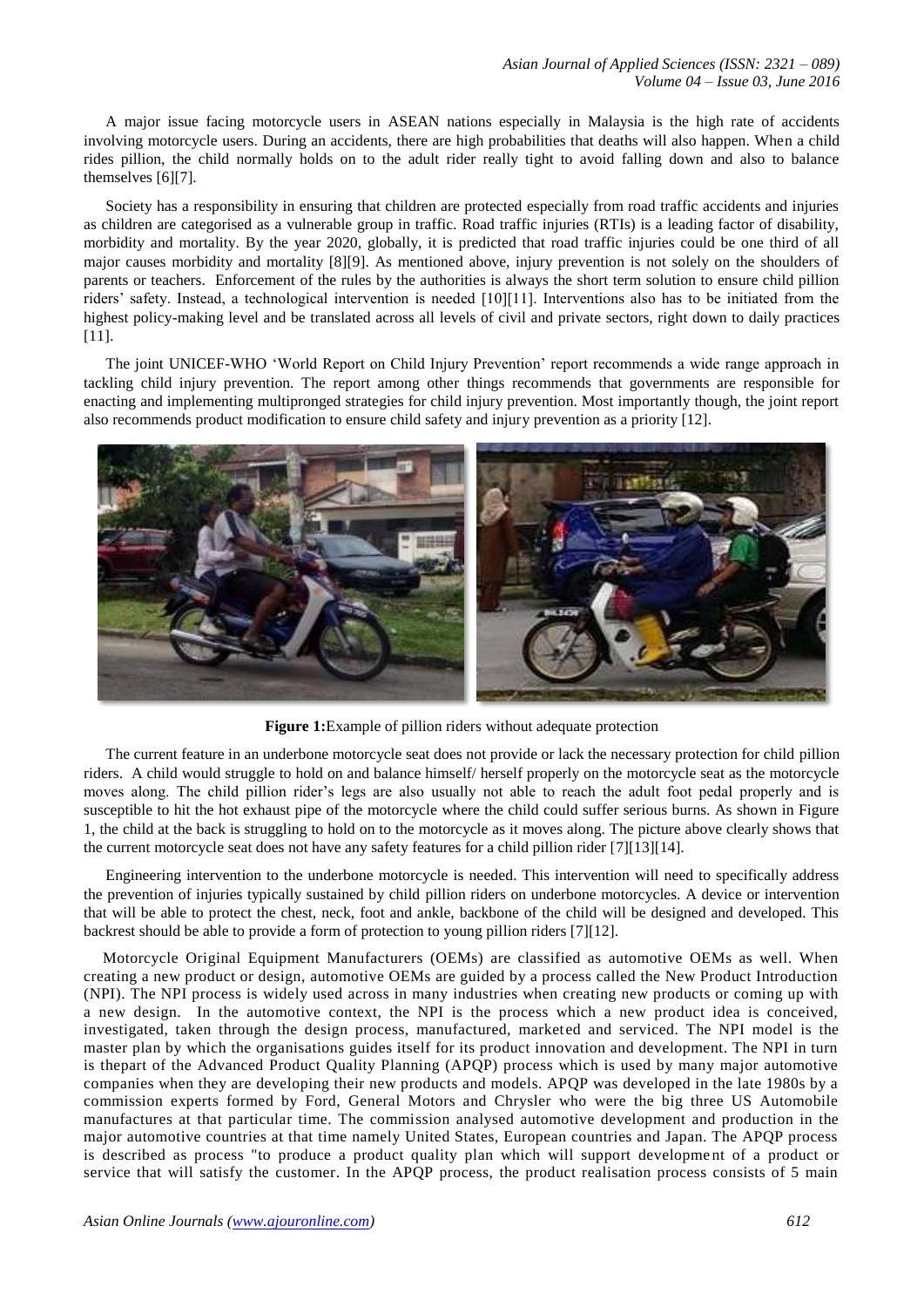phases which are "Plan and Define Program", "Product Design and Development", "Process Design and Development", "Product and Process Validation", and "Production Launch, Feedback Assessment and Corrective Action" [15][16][17][18][19]. The APQP process as shown below in Figure 2 where the process flow is shown over a time period.



**Figure 2:**APQP product quality planning timing chart [13]

The authors decided to base this study on an International Automotive Consultancy"s process of work due to its proven robustness and prior success. In order to protect the copyright of the IAC, henceforth going forward, the company shall be referred to as IAC. The IAC is an automotive consultancy company that develops full scale new vehicles and parts for external and internal customers. The IAC uses its own propriety process called the New Production Introduction (NPI) for developing a complete vehicle or automotive components associated with the vehicle. The IAC NPI itself is derivative of the APQP process as shown below. The NPI provides guidelines with regards to the development process that need to be undertaken for introduction of a new product. It starts from the formation of ideas, then going through the development process and successful product launch and ends with the closure of the project. It also integrates and streamlines all the activities and resources within the company to guarantee a successful product introduction. The NPI process is intended to ensure that the product to be introduced has a robust process which will reduce mistakes and ensure that the product meets the set requirements. This process has been used by IAC over the past decades and it has been continuously improved over time. IAC has stated that the NPI is the default process for all of its Automotive Engineering Projects. The framework proposed below is a summary of the conceptual framework that will be us ed to design, development and testing of the seat. This framework is adapted from IAC"s NPI process [20][21].



**Figure 3:**IAC NPI Gateway Structure [20]

The NPI process is based on the best practices developed from working with other leading vehicle manufacturers and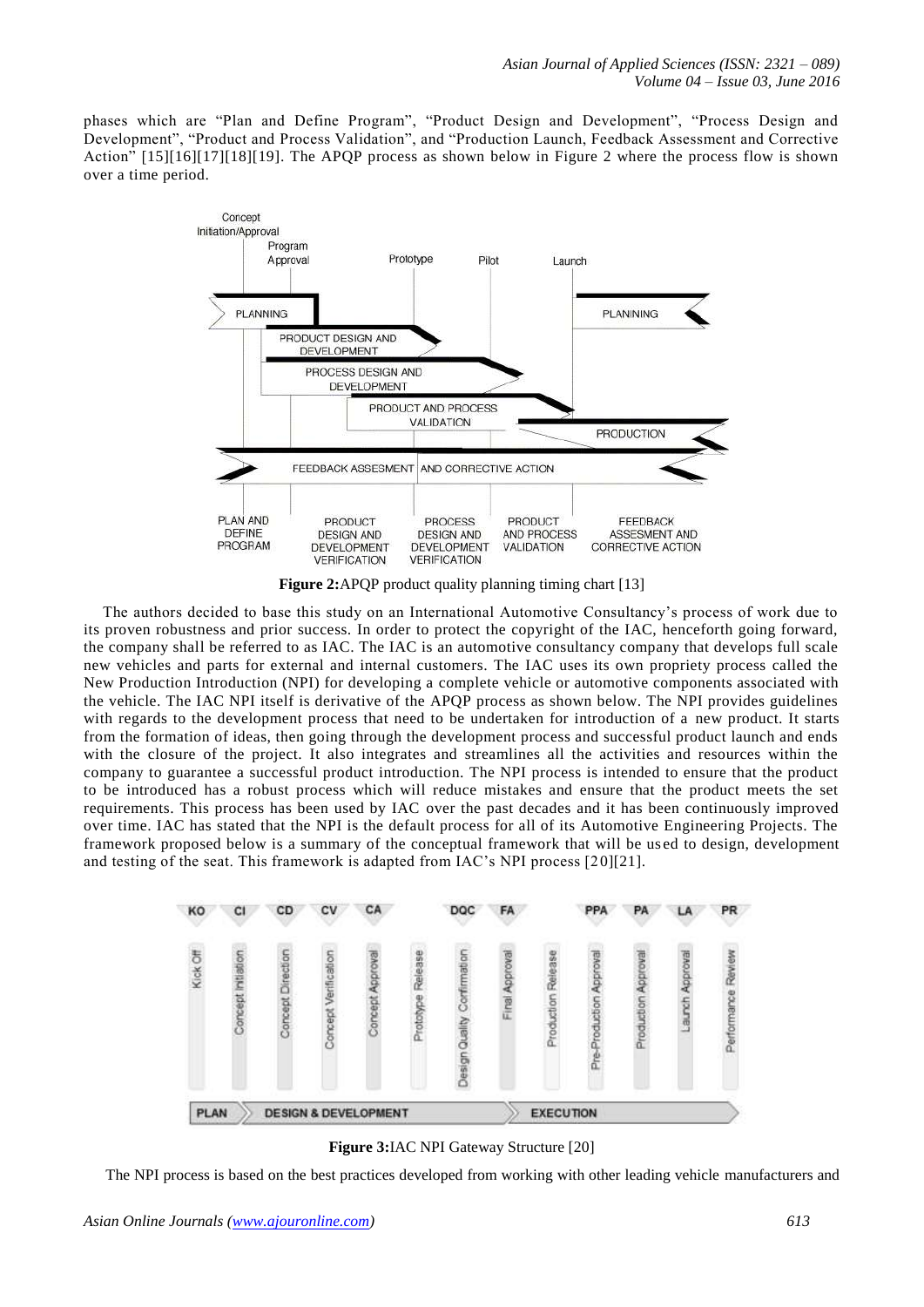is controlled through gateway events which reviews the progress against pass/hold criteria, and establish actions and metrics for the next phase. The phases in Figure 3 above show gateways and milestones which will be further elaborated in the results sections [20].

A Gateway is a review of project deliverables at the set point in time as defined by the project timing plan and the IAC NPI Process in order [20]:

- 1. To gain acceptance that the Project has met the deliverables and objectives of the current Gateway phase
- 2. To establish the readiness of a project to move forward into the next Gateway phase
- 3. To determine the basis on whether to proceed or not to proceed to the next gateway if the project has failed to meet all set of deliverables and objectives of the particular gateway

At every gateway event, there are specific deliverables and documents which need to be completed. Those documents need to signed-off by the higher authority of the organisation and presented at the gateway event. Based from the outcome of the deliverables, a decision will then be made on whether the gateway should be approved or otherwise. If the deliverables are not met, then a decision will be made on whether these failed deliverables can be carried forward to the next gateway or the current gateway will need to be repeated at a another set point of time once all set deliverables are achieved [20].

A Milestone event is a scheduled interim review of the deliverables output of a project where a long period exists between Gateways [20].

## **2. OBJECTIVE**

The main aim of this paper is to propose a conceptual framework to showcase the conceptual design and development of a child friendly motorcycle seat for the Malaysian market and other ASEAN markets where the underbone type motorcycles are common.

## **3. METHODS**

In order to design and develop the safety motorcycle backrest seat for child pillion riders, we have adopted and adapted the IAC NPI and subsequent IAC Design & Development Process to form a conceptual framework in order to design, develop, test and produce a robust prototype seat. The following sections will describe in detail the IAC NPI and IAC Design and Development Process used to for our product.

## **4. RESULTS**

IAC uses its New Product Introduction (NPI) Process as a framework for its vehicle programmes and will be utilized for the design and development of the safety motorcycle backrest seat for child pillion riders. The following section describes the NPI in more detail.

#### *4.1 New Product Introduction (NPI)*

The IAC NPI is a robust framework to manage any vehicle related project delivery ensuring the efficient integration of all the functional groups essential to the technical and commercial success of a vehicle programme. IAC"s proven product development process will be used as a reference for designing the safety motorcycle backrest seat for child pillion riders. However for this project, we will only need to get the safety motorcycle backrest seat to the prototype phase, this project can therefore be aligned to 5 major gateways related to the hardware requirements/ readiness of the product as shown in the Figure 4 below.



**Figure 4:**Proposed Gateways and Milestone for the Design & Development of the Safety Motorcycle Backrest Seat for Child Pillion Riders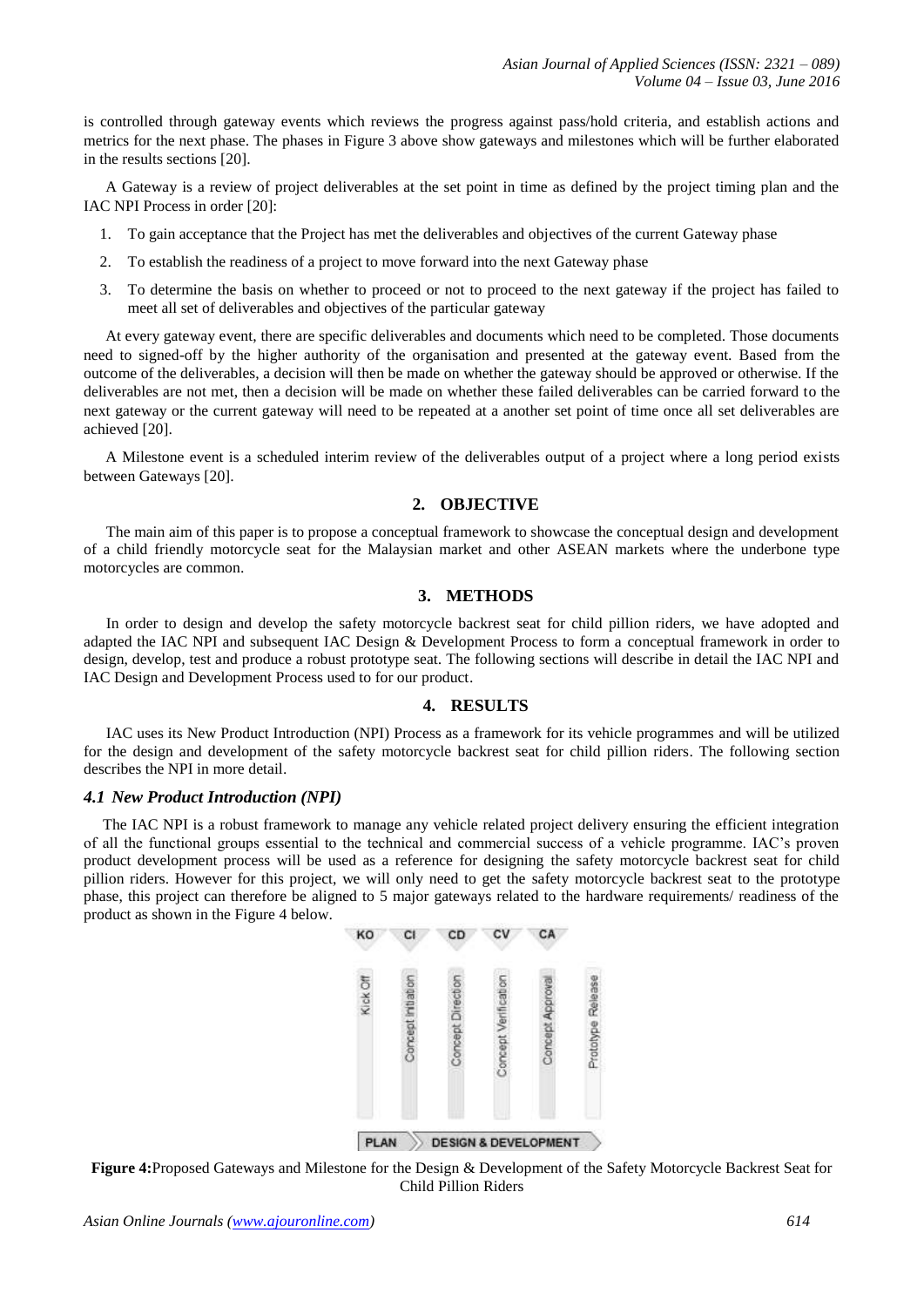The chart shown above (Figure 4) is abbreviated version of the major Gateways of Figure 3.

## *4.2 NPI Gateway and Milestone breakdown*

The key gateways and definitions of the NPI process are listed below, followed by a summary of deliverables for the design and development of the safety motorcycle backrest seat for child pillion riders.

## *4.2.1 Gateway 1: Project Kick Off*

In the project kick off, a review of the need of the safety motorcycle backrest seat for child pillion riders is undertaken to see the viability this need being turnedinto a product or project. The need of the safety motorcycle backrest seat for child pillion ridersis then presented to a higher authority seeking their approval and resource to develop the need into a proper viable Project. Activities required to achieve the deliverables of the CI Gateway is then initiated [20].

## *4.2.2 Gateway 2: Concept Initiation)*

The Concept Initiation (CI) is the start of the design of the ideas for the safety motorcycle backrest seat for child pillion riders. During this phase, a review of the product and market requirements including the business case, definition of roles and responsibilities, review of proposed project timing plan, resources requirements and funding needed up to completion of the programme. Based on this review a decision is to be made on funding/progression of the project into the next phase [20].

## *4.2.3 Gateway 3: Concept Direction (CD))*

During this Gateway, the safety motorcycle backrest seat for child pillion riders"s requirement is clearly stated from the previous gateway (CI) and a solution presented to achieve the requirements. This should cover the technical feasibility of the safety motorcycle backrest seat, bill of materials targets, project budget. The main objective of this gateway is to select and agree the direction for the project and the safety motorcycle backrest seat [20].

## *4.2.4 Milestone 1: Concept Verification (CV)*

In concept verification, it is a milestone that has an interim report towards achieving Concept Approval. In this Milestone, a review of the results to-date from the first stage safety motorcycle backrest seat prototype build and the test, development and validation programme. A review of the actions is then undertaken to resolve the issues identified [20].

## *4.2.5 Gateway 4: Concept Approval (CA)*

In this gateway, common approval is needed to ensure that the final safety motorcycle backrest seat meets the set requirements. The purpose of this gateway is to review the safety motorcycle backrest seat against the set goals and requirement. A review of the design, technical specification, test results to date, production feasibility, project cost against target, and possible business plan/case review to ensure the safety motorcycle backrest seat meets the set requirements so as to give approval of the final product selected and enable a decision to be made on progression of the project into prototype release milestone [20].

## *4.2.6 Milestone 2: Prototype Release (PR)*

Prototype release is the final milestone of the design and development of the safety motorcycle backrest seat . An option that is also available is virtual prototyping. These days, in order to save costs, virtual prototyping is more commonly used alternative to rapid prototyping to validate products. The convergence of technologies such as simulation, computer aided design (CAD) and virtual reality have enabled the accessibility of low cost, user-friendly virtual prototyping systems [22][23][24].

## **5. DISCUSSION**

The design, development, fabrication and testing of the safety backrest for the children pillion riders will be based on the process chart below from IAC which is the normal process undertaken by IAC for all of the automotive design work [20].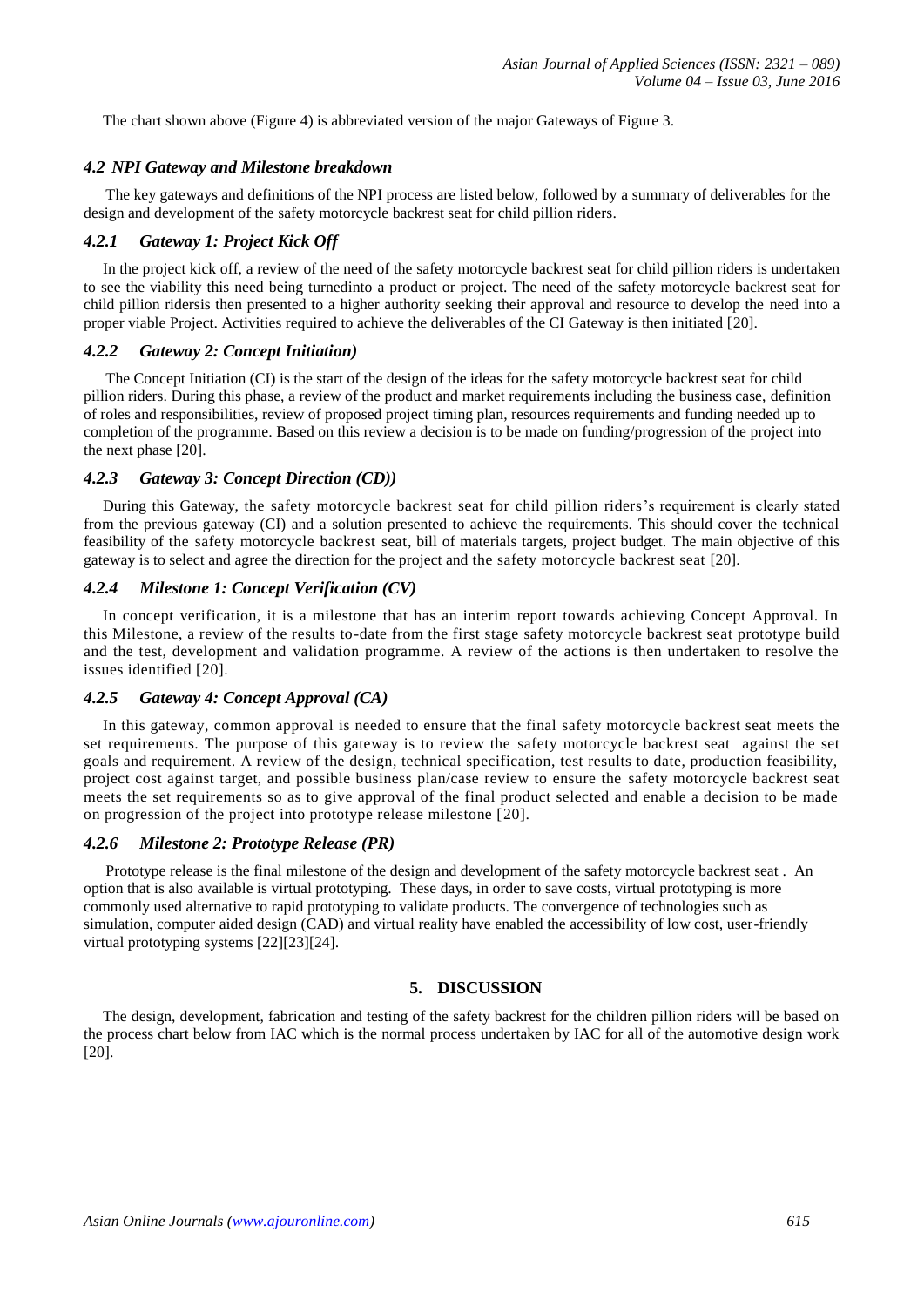*Asian Journal of Applied Sciences (ISSN: 2321 – 089) Volume 04 – Issue 03, June 2016*



**Figure 5**: Process Chart for the Design & Development of Safety Motorcycle Backrest Seat for Child Pillion Riders

The Figure 5 above summarises that after each gateway, there has to be a gateway review for a review of the project deliverables and a decision will be taken whether to move forward to the next gateway. This is further expanded in Figure 6 below.



**Figure 6**: Expanded Process Chart for the Design & Development of Safety Motorcycle Backrest Seat for Child Pillion Riders

This study will be based on the IAC Design & Development Process which in turn is based on the IAC NPI currently being used in IAC. The IAC Design & Development Process is meant to provide the guideline with regards to the design and development process that needs to be undertaken for introduction of a new automotive product. The chart shown above is from the start of a concept until the final prototype release.

Since the safety motorcycle backrest seat for child pillion riders will be taken until the Prototype Release (Engineering Prototype (EP)) stage only, this research will be based on the modified chart below to reflect that that the safety motorcycle backrest seat is only till the prototype stage. The project can therefore be aligned to 4 major phases related to the hardware requirements/ readiness of the product.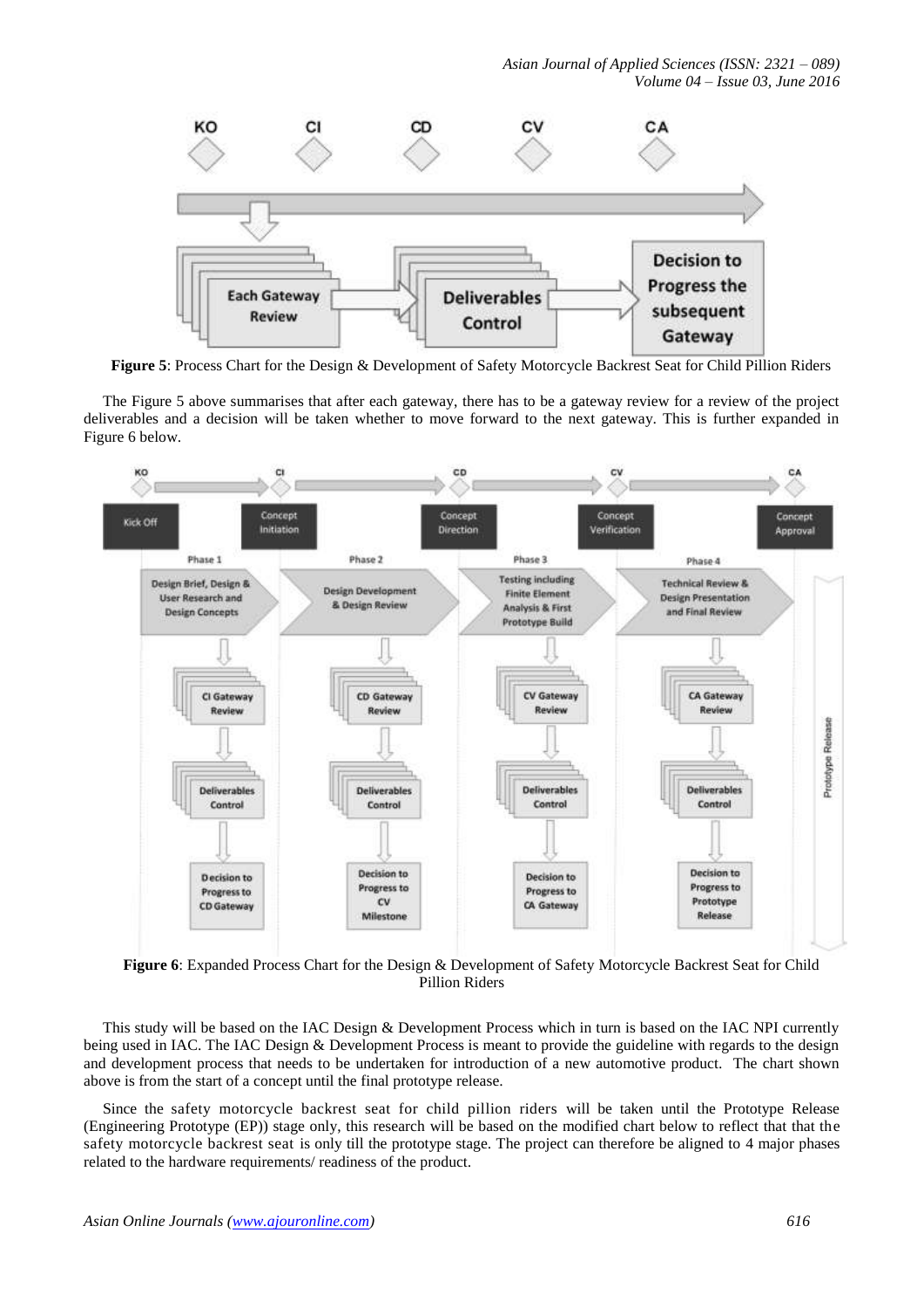

From Figure 6, the design and development process are summarised in the 4 phases as shown in Figure 7 below.

**Figure 7**: Phases of Design & Development of Safety Motorcycle Backrest Seat for Child Pillion Riders

The main phases of the design and development of the safety motorcycle backrest seat will be as follows:

Phase 1: Design Brief, Design & User Research and Design Concepts

Phase 2: Design Development & Design Review

Phase 3: Testing including Finite Element Analysis & Prototype Build

Phase 4: Technical Review & Design Presentation and Final Review

## *5.1 Phase 1: Design Brief, Design & User Research and Design Concepts*

Phase 1 starts from the Project Kick Off till the CI gateway. During Phase 1, a review of the safety motorcycle backrest seat and user requirements are carried out to identify the safety motorcycle backrest seat"s target objective. Once this has been identified, then the team"s roles and responsibilities are defined in order to clearly map out each and everyone's roles in the team. A review of the proposed project timing plan is then finalised and agreed during this phase. Also possible resource requirements and funding if needed is identified during this phase. The most important activity during this phase is the development of safety motorcycle backrest seat concept designs based on user research and needs are done. For the safety motorcycle backrest seat , there will 5 concept design that will be proposed and evaluated [20].

## *5.2 Phase 2: Design Development & Design Review*

Phase 2 starts from the CI Gateway till the CD gateway. During this phase, the most suitablesafety motorcycle backrest seat concept is chosen and design and development is started based on the best suitable concept. During this phase there will be constant review of the design undertaken so as to ensure that the design does not stray from the set objective. The technical  $\&$  process intent is also laid out where the technical specification is set together with packaging suitability and feasibility of the product to be manufactured. The cost target of the safety motorcycle backrest seat is also set to ensure that the product meets the set requirements. All of the above are done so as to give approval of the final product selected and enable a decision to be made on progression of the project into the next phase [20].

## *5.3 Phase 3: Testing including Finite Element Analysis, Prototype Build*

Phase 3 starts from the CD Gateway till the CV milestone. During this phase the first safety motorcycle backrest seat prototype is built and testing is carried out based on the set requirements. The testing will carried out using finite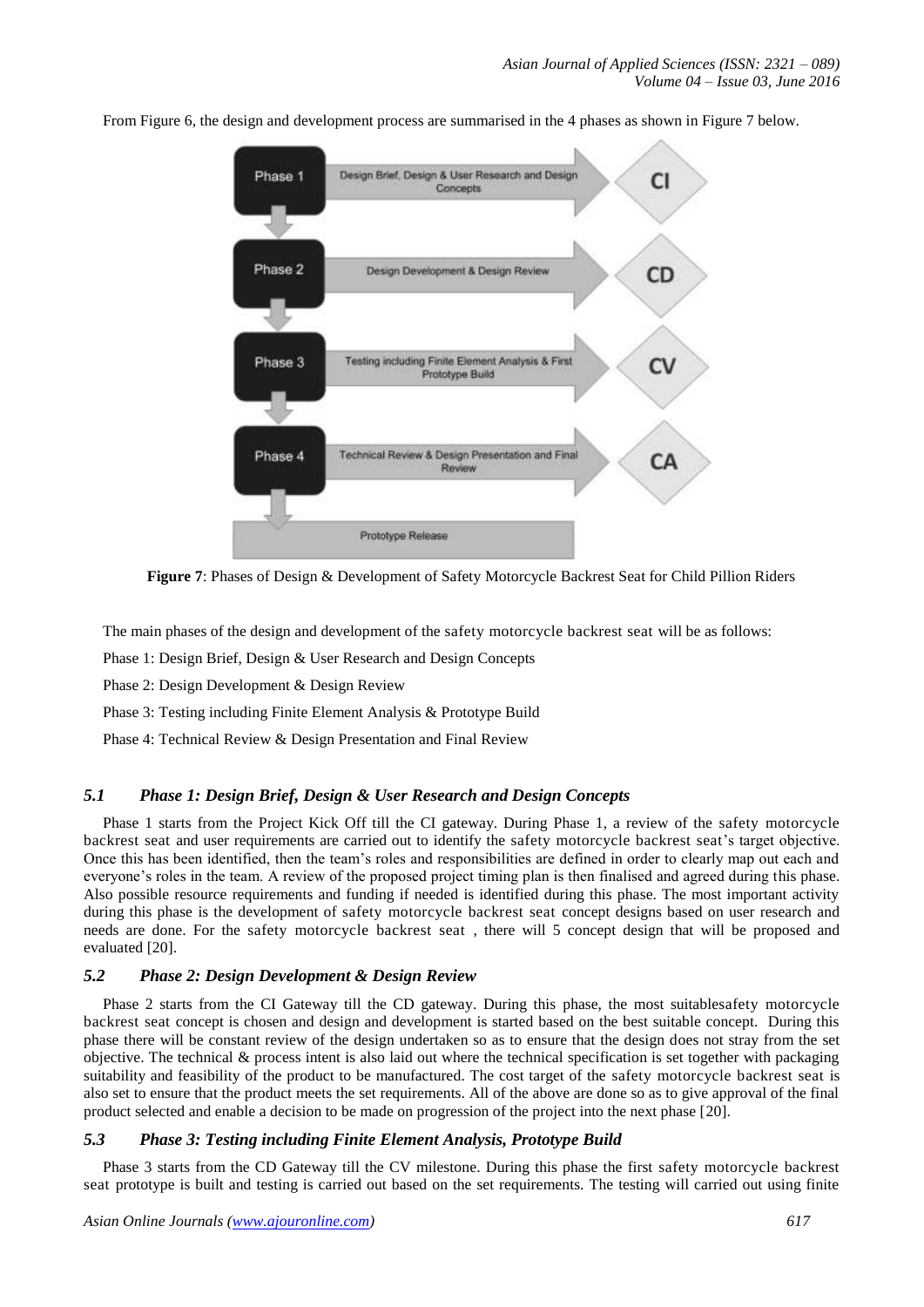element analysis and also physical testing. For the FEA process, two major tests are carried out; the simulated crash analysis and stress analysis. The purpose of the crash simulation is to ensure major structural components and joints are optimised to meet crash-worthiness of crash requirements. The stress analysis is carried out to analysis the stiffness and durability load cases to predict seat structural performance. The progress of the testing, and validation plan is constantly monitored and updated to achieve Design Sign-Off and Finalisation. A review of the actions that have been undertaken above is meant to resolve the issues identified throughout this stage [20].

#### *5.4 Phase 4: Technical Review & Design Presentation and Final Review*

Phase 4 starts from the CV Milestone till the CA gateway. A project review is undertaken where the achievement and lessons learnt is recorded. A review of feedback from the selected users is taken if possible. During this phase, all validation activities have to be completed and hence the project is complete and closed. Once the project is complete, the Prototype Release is done [20].

#### **6. SUMMARY**

Malaysia has a growing motorcycle population with more than 43% of the vehicles on the road being motorcycles with the underbone motorcycle being the most common on the road [25]. Due to low cost to own a motorcycles, many families tend use motorcycles for their daily commute. It is not uncommon to see a child riding motorcycles with an adult in the front. A pressing public health issue facing Malaysia is the safety of child pillion riders on underbone motorcycles. When a child rides pillion on motorcycles, they end having to hold and hug tightly the adult in front in order to balance themselves and keep from falling down. This due to the current motorcycle seats in the market do not provide or lack the necessary protection for the child pillion riders. The current seat requires a systematic framework in order to design and develop a safety motorcycle backrest seatfor Malaysian child pillion riders of underbone type motorcycles

An engineering intervention is needed to tackle this problem of child pillion safety on motorcycles. Hence a child safety motorcycle backrest seat will be designed and developed to help to alleviate this problem. The design and development process of the safety motorcycle backrest seatwill be done according to the IAC New Product Introduction (NPI) Process.

 This paper highlights the conceptual framework proposed to achieve the conceptual design and development of a safety motorcycle backrest seat for children. Due to the safety motorcycle backrest seat being taken to the prototype release stage, the IAC NPI will be abbreviated to the Prototype Release Milestone, where we start from the Kick-Off Gateway. The IAC NPI is then divided to 4 main phases starting from the kick off, initiating five concepts, choosing the best concept, designing and developing the chosen concept, building the first prototype test the design, validating the design and releasing the final prototype. Once the final prototype is done, the project would be complete.

## **7. CONCLUSION**

This paper was written to highlight the conceptual framework needed for a conceptual design and development of a safety motorcycle backrest seat for children. The authors will adapt the IAC NPI and IAC Design and Development process for the design of the safety motorcycle backrest seat. The IAC NPI is a widely used process in the automotive industry. The authors have narrowed down the process down to 4 major phases starting from the kick off, initiating five concepts, choosing the best concept, designing and developing the chosen concept, building the first prototype test the design, validating the design and releasing the final prototype.

#### **8. FUNDING**

This research is supported by the Ministry of Education Malaysia (MOE) Fundamental Research Grant Scheme (FRGS), Grant No: FRGS/2/2013/SKK10/UPM/02/9.

#### **9. ACKNOWLEDGEMENT**

The authors are thankful to the Department of Environmental Health and Safety of the Faculty of Medicine and Health Sciences, Universiti Putra Malaysia, for their support and guidance in preparing this article. The contents of this article are solely the responsibility of the authors.

## **10. REFERENCES**

[1] S Kulanthayan, A. Razak, E Schenk. Driver characteristics associated with child safety seat usage in Malaysia: A cross-sectional study. Accident Analysis & Prevention, vol .42, no.2, pp. 509-514, 2010